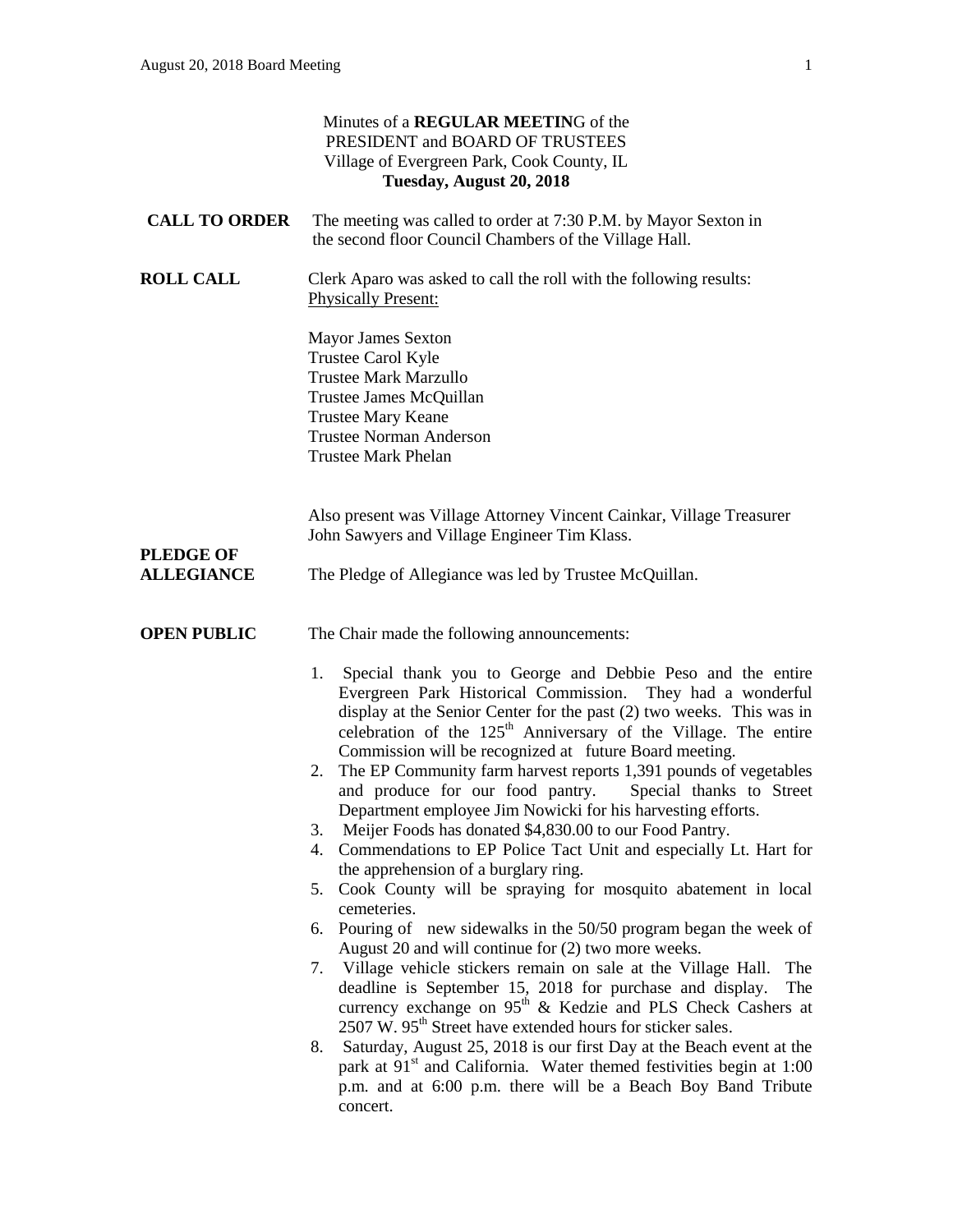- 9. Everyone is encouraged to attend St. Bernadette's Family Fest on Sunday, August 26, 2018 from 11:30 a.m. to 4:00 p.m. Father Ben is hosting the annual Cow Pie contest.
- 10. Thursday, September 13, 2018 at 6:00 p.m. Most Holy Redeemer hosts its annual 5 K /Walk/Run.
- 11. Friday, September 14, 2018 at 3:30 p.m. the Evergreen Park Community High School will host the annual Homecoming Parade with the football game to follow.
- 12. Sunday, September 16, 2018 Evergreen Park's own, Perry Danos, and his Band Back Street, will give a free concert at 5:00 p.m. at our new Park.
- 13. Saturday, September 22, 2018 St. Xavier's 5K Run/Walk begins at 9:00 a.m.
- 14. The Village of Evergreen Park will host the annual Hot Rod Classic Car Show at Yukich Field on Friday, September 28, 2018 from 3-10 p.m. Proceeds benefit the MSA (Multiple System Atrophy) Coalition; in honor of Vince DeCaro, a longtime Chairman, Sponsor and friend of the car show event.
- 15. Friday through Sunday, September  $28 30<sup>th</sup>$ , 2018 EP Candlelight Theater will present the classic comedy, "The Man Who Came to Dinner" for 3 performances at the Senior Center. Tickets available at the Community Center Monday, August 27, 2018.
- 16. June recycling numbers total collected 149 tons, 666 tons of refuse and 367 tons of yard waste.
- 17. Mike Knieps, Dep. Director Water Management reported ME Simpson leak survey revealed 4 water service leaks and 11 hydrants. To date, 13 of the 17 leaks have been repaired, saving dollars and water.
- 18. The Chair thanked EP resident Rich Daniels and his City Lights Orchestra for a wonderful concert last night with record attendance.

#### **OPEN PUBLIC AUDIENCE** Mrs. Latrice Watkins, 9500 Block of Sacramento questioned a variety of subjects; park renovations, how much money has been collected with the recent red light cameras on  $87<sup>th</sup>$  Street, and alleys not being kept up by residents. The Chair addressed all the questions. Tennis courts are not planned for renovation as Pickle Ball courts are being considered. The Village had no investment in the red light cameras and he has not received the total of monies collected. All alley issues should be directed to the Village Street Department. Mr. Percy Allen, 2600 Block of  $89<sup>th</sup>$  Street, asked if the hydrant leaks were expensive repairs. The Chair answered they can be and anyone who sees a hydrant leak should report it immediately to the Village. Mrs. Helen Cuprisin, 9200 Block of Homan, questioned recent articles regarding lead in the water of the pipes of older homes. The Chair answered the City of Chicago puts an additive in the water to combat the lead. **REGULAR AGENDA** Motion by Trustee Phelan second by Trustee Kyle to waive the reading of the minutes of the July 16, 2018 Regular Meeting by the President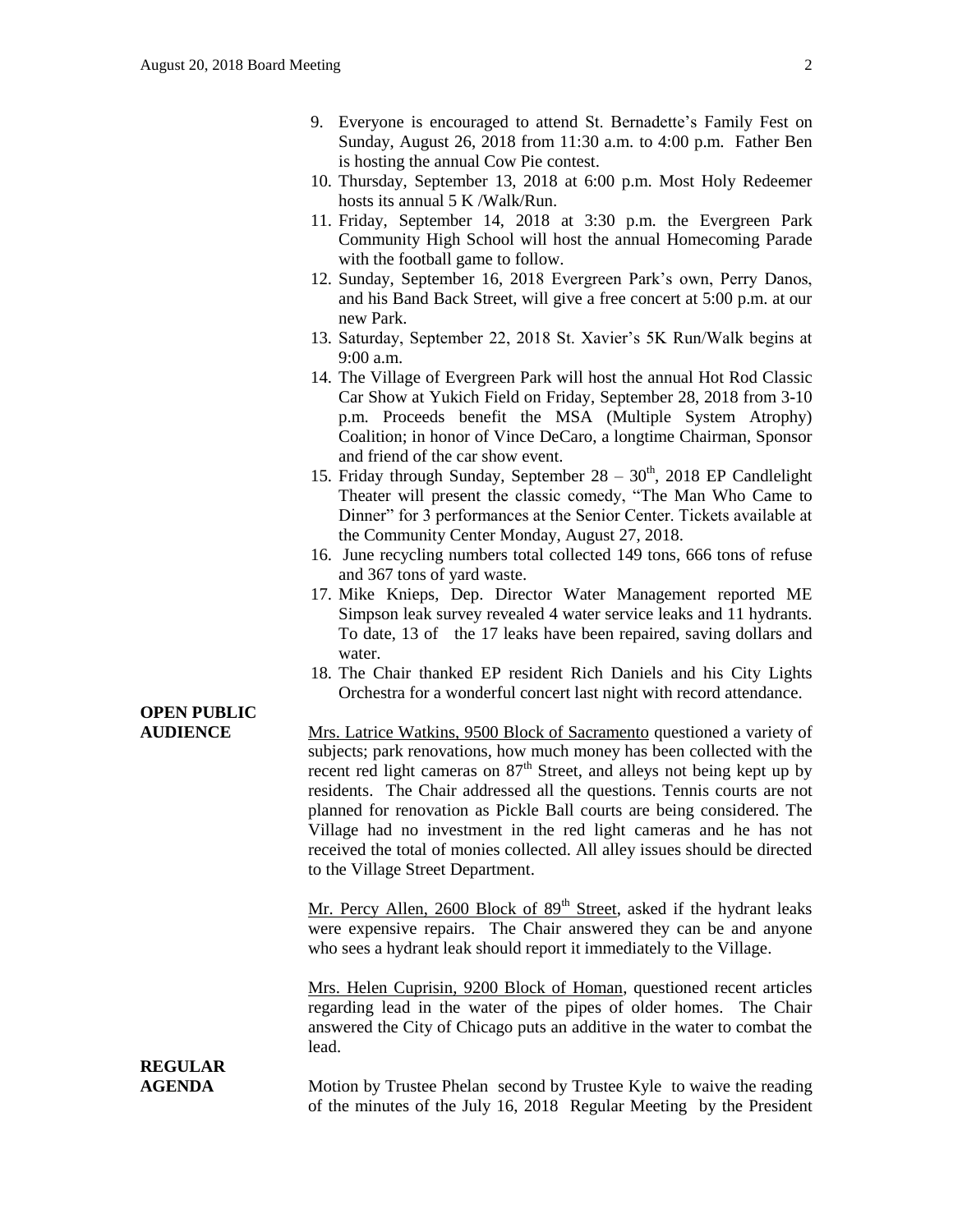and Board of Trustees and approved as presented was passed by unanimous voice vote and so ordered by the Chair.

### **RESOLUTION NO. 19-2018 &**

**RES. NO. 20-2018** Motion by Trustee Marzullo second by Trustee McQuillan, to approve **Resolution NO. 19-2018** with expenditures of the General Corporate Fund of  $$752,681.33$  and the Water Management Fund in the amount of \$ 326,239.27 and the Capital Improvement Fund, \$274,894.10 and the Street Bond Fund \$ 107,660.00 for a total of \$ 1,461,474.70. **Resolution NO. 20-2018** with expenditures of the General Corporate Fund of \$ 262,244.48 and the Water management Fund \$2458, 946.76 and the 95<sup>th</sup> Street TIF Fund \$2,982.00 and the Capital Improvement Fund \$61,350.11 and the Street Bond Fund, \$22,180.00 for a total of \$607,703.35. Upon roll call, voting YES: Trustees Kyle, Marzullo, McQuillan, Keane, Anderson and Phelan; voting NO: NONE. The motion was passed and so ordered by the Chair.

### **WATER COLLECTORS**

**REPORT** Motion by Trustee Kyle second by Trustee McQuillan to approve the Water Collector's report in the amount of \$ 887,740.46 for July 2018 for information and file. The motion was passed by unanimous voice vote and so ordered by the Chair.

# **COLLECTORS**

**REPORT** Motion by Trustee Phelan second by Trustee Anderson to approve the Village Collector's report for August 2017 for information and file in the amount of \$ 3, 2855,508.84. The Chair noted approximately \$1.7 million is property tax. The motion was passed by unanimous voice vote and so ordered by the Chair.

## **TREASURER'S**

**REPORT** Motion by Trustee Marzullo second by Trustee Keane to approve the Treasurer's Report in the amount of \$ \$ 6,932,750.20 in the General Fund and \$ 4,466,306.58 in the Water Management Fund for July 2018 for information and file. The motion was passed by unanimous voice vote and so ordered by the Chair.

#### **BUSINESS CERTIFICATES**

Motion by Trustee Kyle second by Trustee McQuillan to approve the business license regulation certificate for **PG WETZEL & ASSOCIATES, INC.** to operate an accounting and tax service office located at  $3550 \text{ W}$ .  $95^{\text{th}}$  Street. They are moving from their previous location at 3005 W. 87<sup>th</sup> Street. Upon roll call, voting YES: Trustees Marzullo, McQuillan, Keane, Anderson, Phelan, and Kyle; voting NO: NONE. The motion was passed and so ordered by the Chair.

Motion by Trustee Kyle second by Trustee Marzullo to approve the business license regulation certificate for **KARNA INC. DBA EVERGREEN PANTRY** to operate a convenience store located at 9860 S. Kedzie Avenue. Upon roll call, voting YES: Trustees McQuillan, Keane, Anderson, Phelan, Kyle and Marzullo; voting NO: NONE. The motion was passed and so ordered by the Chair.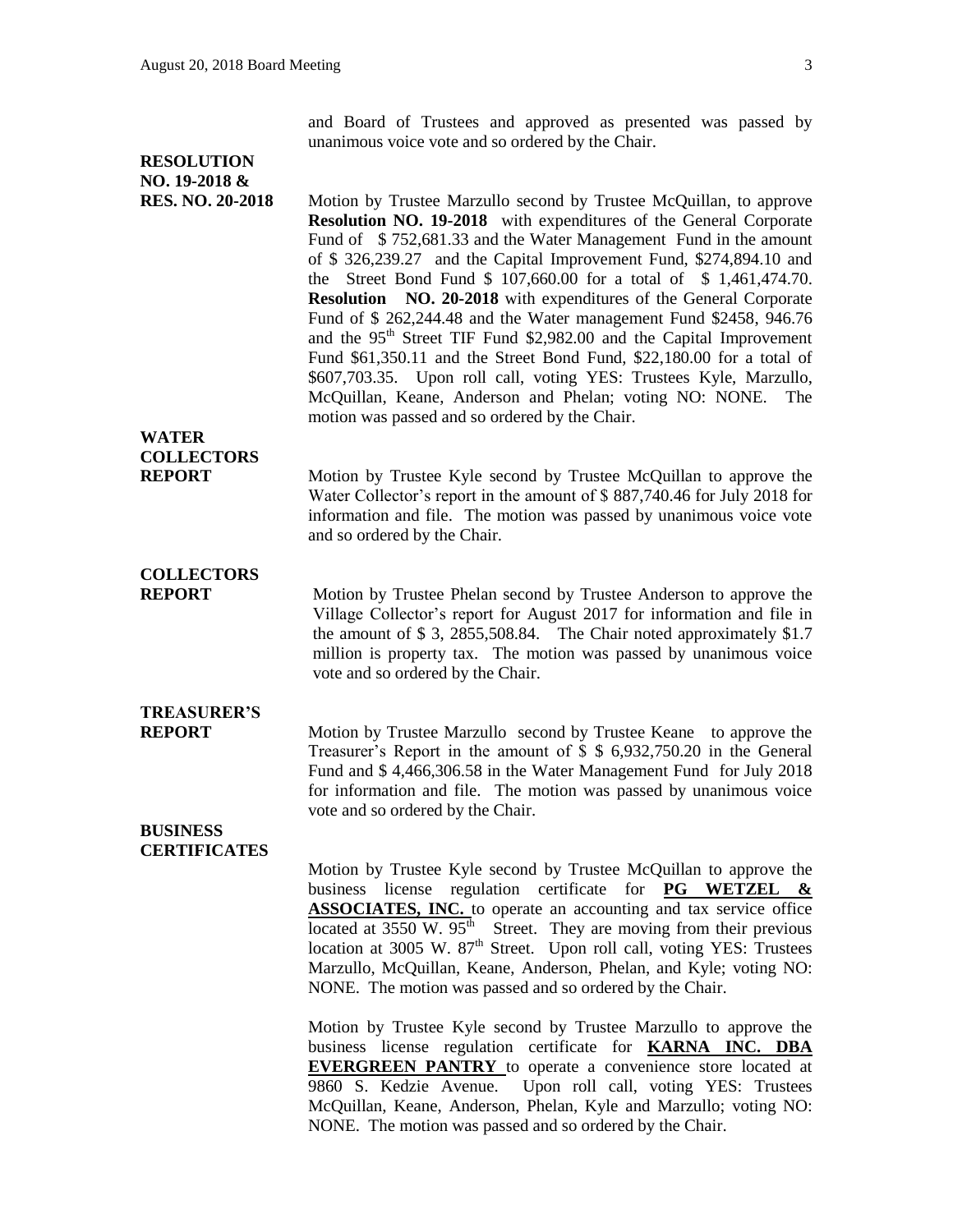Motion by Trustee Kyle second by Trustee McQuillan to approve the business license regulation certificate for **WHOLE FOODS MARKET** to operate a retail grocery store located at 9600 S. Western Avenue in the new Plaza.

Upon roll call, voting YES: Trustees Keane, Anderson, Phelan, Kyle, Marzullo and McQuillan; voting NO: NONE. The motion was passed and so ordered by the Chair. Ms. Irene Bahr introduced herself from the audience representing Whole Foods and an associate, Christine (inaudible). The Chair welcomed them and the new business and the audience gave them a round of applause.

**ORDINANCE**

**NO. 19-2018** Motion by Trustee McQuillan second by Trustee Kyle to approve **ORDINANCE NO. 19-2018 "AN ORDINANCE AMENDING SECTION 3-32 OF CHAPTER 3, ALCOHOLIC LIQUOR, OF THE EVERGREEN PARK MUNICIPAL CODE BY AUTHORIZING THE LOCAL LIQUOR CONTROL COMMISSIONER TO GRANT AN EXEMPTION TO THE 100 FOOT LOCATIONAL PROHIBITIONS IN THE LIQUOR CONTROL ACT OF 1934."**  Upon roll call voting YES: Trustees Anderson, Phelan, Kyle, Marzullo, McQuillan, and Keane; voting NO: NONE. The Motion was passed and so ordered by the Chair.

#### **ORDINANCE**

**NO. 20-2018** Motion by Trustee Marzullo second by Trustee McQuillan to approve **ORDINANCE NO. 20-2018 "AN ORDINANCE OF THE VILLAGE OF EVERGREEN PARK CHANGING SECTION 8-2, FOOD SERVICE SANITATION CODE, OF CHAPTER 8, FOOD STORES AND FOOD SERVICE ESTABLISHMENTS, OF THE EVERGREEN PARK MUNICIPAL CODE."** Upon roll call voting YES: Trustees Phelan, Kyle, Marzullo, McQuillan, Keane and Anderson; voting NO: NONE. The Motion was passed and so ordered by the Chair.

#### **ORDINANCE**

**NO. 21-2018** Motion by Trustee McQuillan second by Trustee Kyle to approve **ORDINANCE NO. 21-2018 "AN ORDINANCE OF THE VILLAGE OF EVERGREEN PARK APPROVING A REAL ESTATE CONTRACT FOR THE PURCHASE OF THE PROPERTY LOCATED AT 9441 SOUTH SAWYER AVENUE, EVERGREEN PARK, ILLINOIS."** The property will be used for additional business and employee parking. The price is \$ 165,000.00 upon roll call voting YES: Trustees Kyle, Marzullo, McQuillan, Keane, Anderson and Phelan; voting NO: NONE. The Motion was passed and so ordered by the Chair.

#### **ORDINANCE**

**NO. 22-2018** Motion by Trustee Phelan second by Trustee Anderson to approve **ORDINANCE NO. 22-2018 "AN ORDINANCE OF THE VILLAGE OF EVERGREEN PARK ADOPTING THE 2018 INTERNATIONAL BUILDING CODE, THE 2018 INTERNATIONAL RESIDENTIAL CODE, THE 2018 INTERNATIONAL MECHANICAL CODE, THE ILLINOIS PLUMBING CODE, THE CHICAGO ELECTRICAL CODE, THE**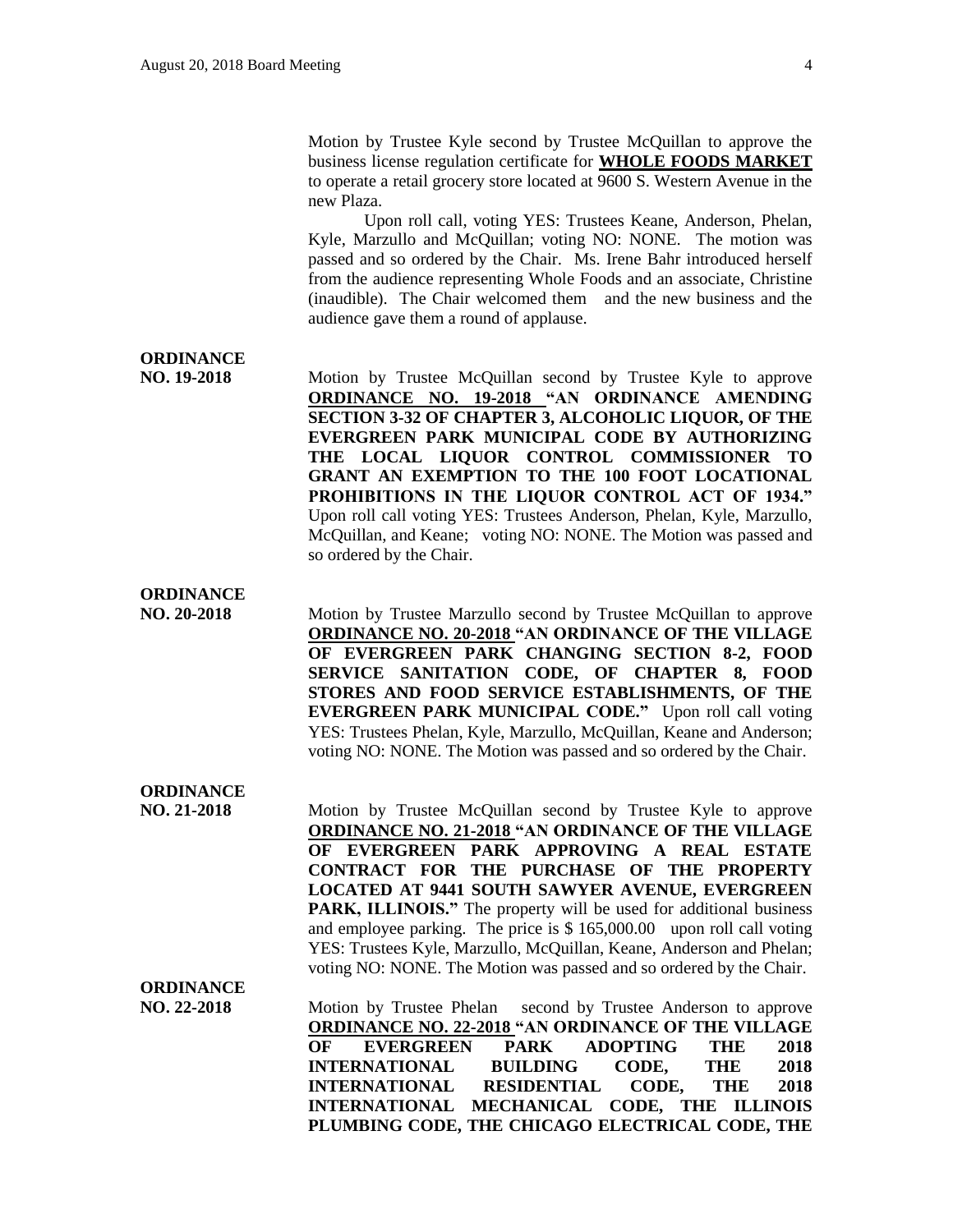**ILLINOIS ENERGY CONSERVATION CODE AND THE 2018 INTERNATIONAL FIRE CODE."** Upon roll call voting YES: Trustees Marzullo, McQuillan, Keane, Anderson, Phelan, and Kyle; voting NO: NONE. The Motion was passed and so ordered by the Chair.

#### **ORDINANCE**

**NO. 23-2018** Motion by Trustee Marzullo second by Trustee McQuillan to approve **ORDINANCE NO. 23-2018 "AN ORDINANCE AMENDING CHAPTER 21, STREETS AND SIDEWALKS, ARTICLE IX, STANDARDS FOR THE CONSTRUCTION OF FACILITIES IN THE RIGHTS–OF-WAY, OF THE EVERGREEN PARK MUNICIPAL CODE."** Upon roll call voting YES: Trustees McQuillan, Keane, Anderson, Phelan, Kyle and Marzullo; voting NO: NONE. The Motion was passed and so ordered by the Chair.

### **RESOLUTION**

**NO. 5-2018** Motion by Trustee Kyle second by Trustee Phelan to approve **RESOLUTION NO. 5-2018,"A RESOLUTION OF THE BOARD OF TRUSTEES OF THE VILLAGE OF EVERGREEN PARK, IL TO AUTHORIZE THE ADDITION OF THE IPPFA DEFERRED COMPENSATION PLANS AS AN EMPLOYEE BENEFIT."** Treasurer Sawyers explained they will be an additional option for the employee benefit plan.Upon roll call voting YES: Trustees Keane, Anderson, Phelan, Kyle, Marzullo and McQuillan; voting NO: NONE. The Motion was passed and so ordered by the Chair.

#### **EP POLICE**

**VACANCY/HIRE** Motion by Trustee Anderson second by Trustee Phelan to approve the request form Police Chief Saunders to declare (3) three vacancies and hire (3) individuals for the Evergreen Park Police Department. The request is due to the retiring of Detective Roman Stack and Thomas Ostrowski and resignation of Andrew Cashill. The (3) three individuals will be from the August 16, 2018 Probationary Patrol Officer Eligibility List. Upon roll call voting YES: Trustees Anderson, Phelan, Kyle, Marzullo, McQuillan and Keane; voting NO: NONE. The Motion was passed and so ordered by the Chair.

### **MARTYRS**

**FEST** Motion by Trustee McQuillan second by Trustee Marzullo to approve the request from Queen of Martyrs for their annual Queen of Martyrs-Fest with a beer garden from Friday, September 21 to Sunday September 23, 2018. Upon roll call, voting YES: Trustees Phelan, Kyle, Marzullo, McQuillan, Keane and Anderson; voting NO: NONE. The motion was passed and so ordered by the Chair.

## **ST. BERNADETTE**

**FAMILY FEST** Motion by Trustee Phelan second by Trustee Marzullo to approve the request from Pastor Benedykt Pazdan to close the street on Francisco for St. Bernadette's Parish to host their annual Family Fest after the 10:30 a.m. Biker Mass on Sunday August 26, 2018 at 11:00 a.m. to 4:00 p.m. Upon roll call, voting YES: Trustees Kyle, Marzullo, McQuillan, Keane, Anderson and Phelan; voting NO: NONE. The motion was passed and so ordered by the Chair.

# **TAVERN ON**

**THE GREEN** Motion by Trustee Marzullo second by Trustee Kyle to approve the request from George Pappas, Tavern on the Green, located at 3422 W.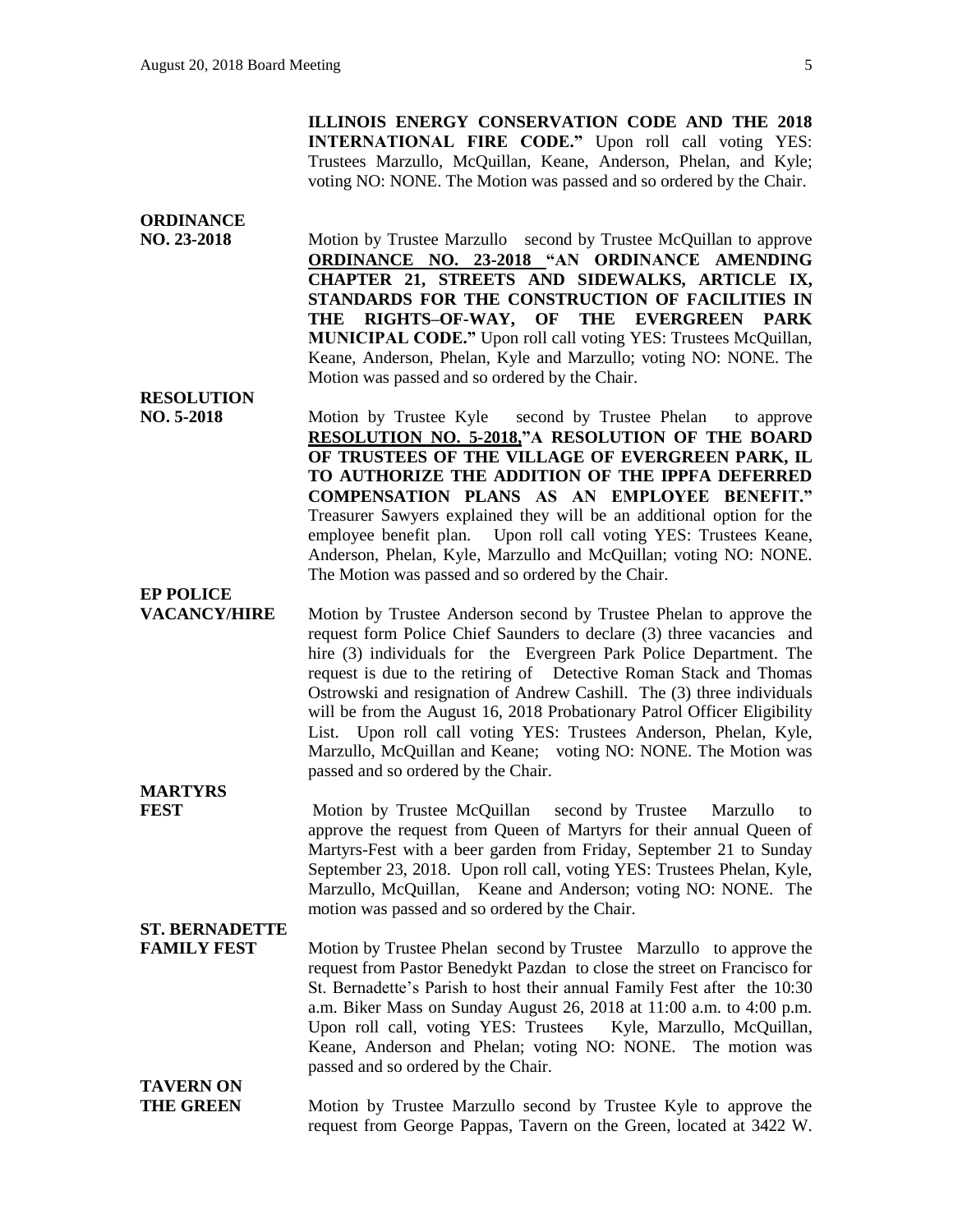95<sup>th</sup> Street to host the 2<sup>nd</sup> Annual **TAVERNFEST** on Saturday, September 22, 2018 from 3 pm to midnight. The alley will be closed with temporary fencing and the event will include live music until 11:30 a.m. Upon roll call, voting YES: Trustees Marzullo, McQuillan, Keane, Anderson, Phelan and Kyle; voting NO: NONE. The motion was passed and so ordered by the Chair.

#### **DEPT. HEADS REPORTS** Mary Ann Diehl, OCS Director, reported PLOWS is hosting an informational seminar on Living Wills and Power of Attorney on August 28, 2018. Fall Prevention Seminar is on September 28, 2018 at the Senior Center.

**ENGINEER'S**

**REPORT** Mr. Klass had no report.

**ATTORNEY'S REPORT** Attorney Cainkar had no report.

**BIDS** Motion by Trustee Phelan second by Trustee Marzullo to approve PW Director Lorenz's request to purchase a 2019 FORD F-550 at a cost of \$42,115.00. The truck is for Public Works with 50% being paid from Water Management at \$21,057.50 and 50% from Streets and Parks at \$21,057.50. Upon roll call voting YES: Trustees Phelan, Kyle, Marzullo, McQuillan, Keane and Anderson; voting NO: NONE. The motion was passed and so ordered by the Chair.

# **MOTION TO**

Motion by Trustee Marzullo second by Trustee Kyle to deny the request from PW Director Lorenz to waive the landscaping bid at the new Community Center and accept Semmer Landscape's price of \$ 35,740.00. Semmer currently does the maintenance of  $95<sup>th</sup>$  &  $87<sup>th</sup>$ Streets. Upon roll call voting YES: Trustees Keane, Anderson, Phelan, Kyle, Marzullo and McQuillan; voting NO: NONE. The motion was passed and so ordered by the Chair.

Motion by Trustee Kyle second by Trustee Phelan to approve PW Director Lorenz's change order #2 from Henry Brothers for the door hardware upgrade in the amount of \$11,665.46 for the new Community Center. Change orders over \$10,000 require Board approval. Upon roll call voting YES: Trustees Anderson, Phelan, Kyle, Marzullo, McQuillan and Keane; voting NO: NONE. The motion was passed and so ordered by the Chair.

Motion by Trustee McQuillan second by Trustee Anderson to approve PW Director Lorenz's to award the low RFP to J & R  $1<sup>st</sup>$  in Asphalt in the amount of \$44,220.00 for (2) alley paving projects. The alleys are located at the 2700 Block of W 87<sup>th</sup> Street and the 9500 Block of Turner Avenue. Upon roll call voting YES: Trustees Phelan, Kyle, Marzullo, McQuillan, Keane and Anderson; voting NO: NONE. The motion was passed and so ordered by the Chair.

**MISC.** The Chair noted a payout #4 to Henry Brothers in the amount of **\$** 626,800.60 and a payout to Craig A. Podalak Architects in the amount of \$ 8,360.00. Also the final payout to KLF Enterprises for the